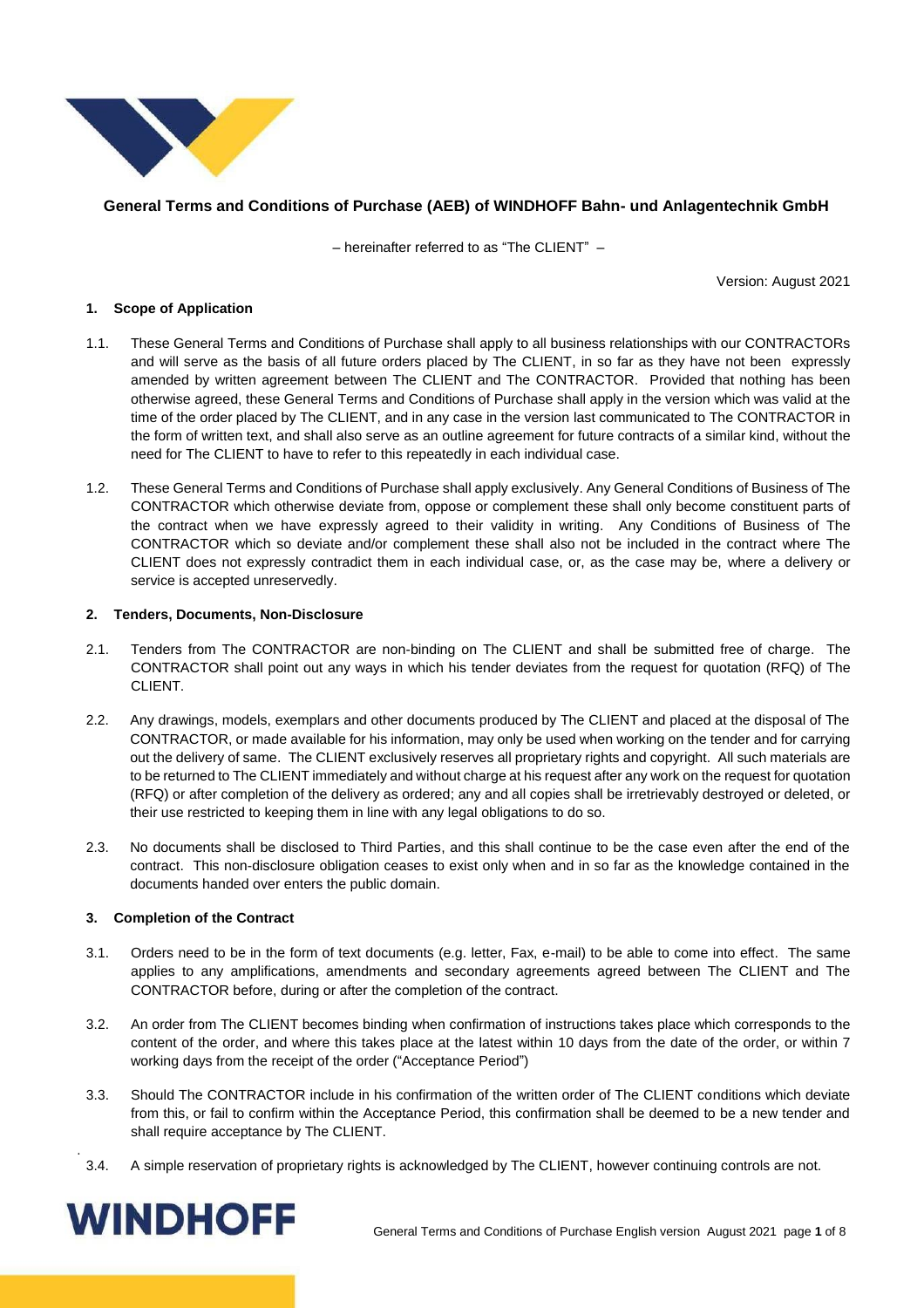

#### **4. Code of Conduct for Deutsche Bahn, Adherence to Legal Regulations, Minimum Wage Law**

- 4.1. The CLIENT draws attention expressly to the Code of Conduct ("Code of Conduct") for Deutsche Bahn AG [\(https://www.deutschebahn.com/resource/blob/4101824/dc704fc97626c4f5a08c79555328220f/deutsch-data.pdf\)](https://www.deutschebahn.com/resource/blob/4101824/dc704fc97626c4f5a08c79555328220f/deutsch-data.pdf) and the rules and principles contained therein. The CONTRACTOR undertakes to adhere to the Code of Conduct and to oblige any employees and subcontractors engaged by him to adhere in a corresponding way to these same rules and principles.
- 4.2. The CONTRACTOR (regardless of whether he has his Head Office within the EU or outside) shall ensure and shall take responsibility for the fact that all deliveries and products comply with all applicable laws and regulations relating to chemicals (in particular the Regulation on Registration, Evaluation, Authorisation and Restriction of Chemicals ("REACH") 1907/2006/EC; EU Directive 2011/65 "Directive on the Restriction of Hazardous Substances" ("RoHS-Directive"), and EU Directive 2019/1021/ relating to Persistent Organic Pollutants ("POP-Regulation") for the limitation and Transport of dangerous substances (in particular EC 1272/2008 Regulation on Classification, Labelling and Packaging ("CLP-Regulation"); regulations on health protection, on safety and on the protection of the environment (e.g. the applicable EU Regulations on Harmonisation Rights (in particular directives on machinery EC 2006/42; on electromagnetic compliance (EMC) EU 2014/30; the Low Voltage Directive EU 2014/35; the Simple Pressure Vessels Directive EU 2014/29 and Directive on Pressure Equipment EU 2014/68 or General Product Safety Directive EC 2001/95; and with all obligations corresponding to information and communication relating to dangerous substances in the versions which pertained at the time, or which are registered and / or permitted and / or reported. Where the circumstances surrounding the Directives require the drawing up of an EU Certificate of Compliance, The CONTRACTOR shall hand over a corresponding EU Certificate of Compliance without a separate request to do so from The CLIENT, and shall also provide suitable evidence of this at the request of The CLIENT.
- 4.3. Within the context of his business relationship with The CLIENT, The CONTRACTOR shall give an assurance that he will adhere to the guidelines of the law on minimum wages. In order to check this adherence to the payment of the minimum wage, The CLIENT can, among other things, request anonymised payment documents from any Contractors employed by The CONTRACTOR. The CONTRACTOR shall exempt The CLIENT from any and all claims which may arise in the event of a contravention on the part of The CONTRACTOR, and / or of his Subcontractors, of the guidelines of the law on minimum wages, or those of other legal regulations or wage agreements for which The CLIENT may be liable to adhere to under § 14 Posting of Workers Directive and / or other comparable regulations which may become applicable to The CLIENT. This shall also apply in cases where liability of The CLIENT may arise out of further subcommissions, or the commissioning of hiring agents.

### **5. Prices**

- 5.1. The price quoted in the order is binding. All prices are fixed prices and are exclusive of turnover tax at the statutory rate. They include the remuneration for all goods and services to be provided by The CONTRACTOR as transferred to him with the order, and secondary services (e.g. assembly, installation) as well as all additional costs (packing, transport costs including insurance and personal liability insurance in accordance with the regulations).
- 5.2. In the absence of any express agreement to the contrary, all deliveries shall be made "Delivered Duty Paid" (DDP) to the reception centre D-48431 Rheine, Hovestraße 10, in accordance with International Commercial Terms (INCOTERMS 2010) and including all packing.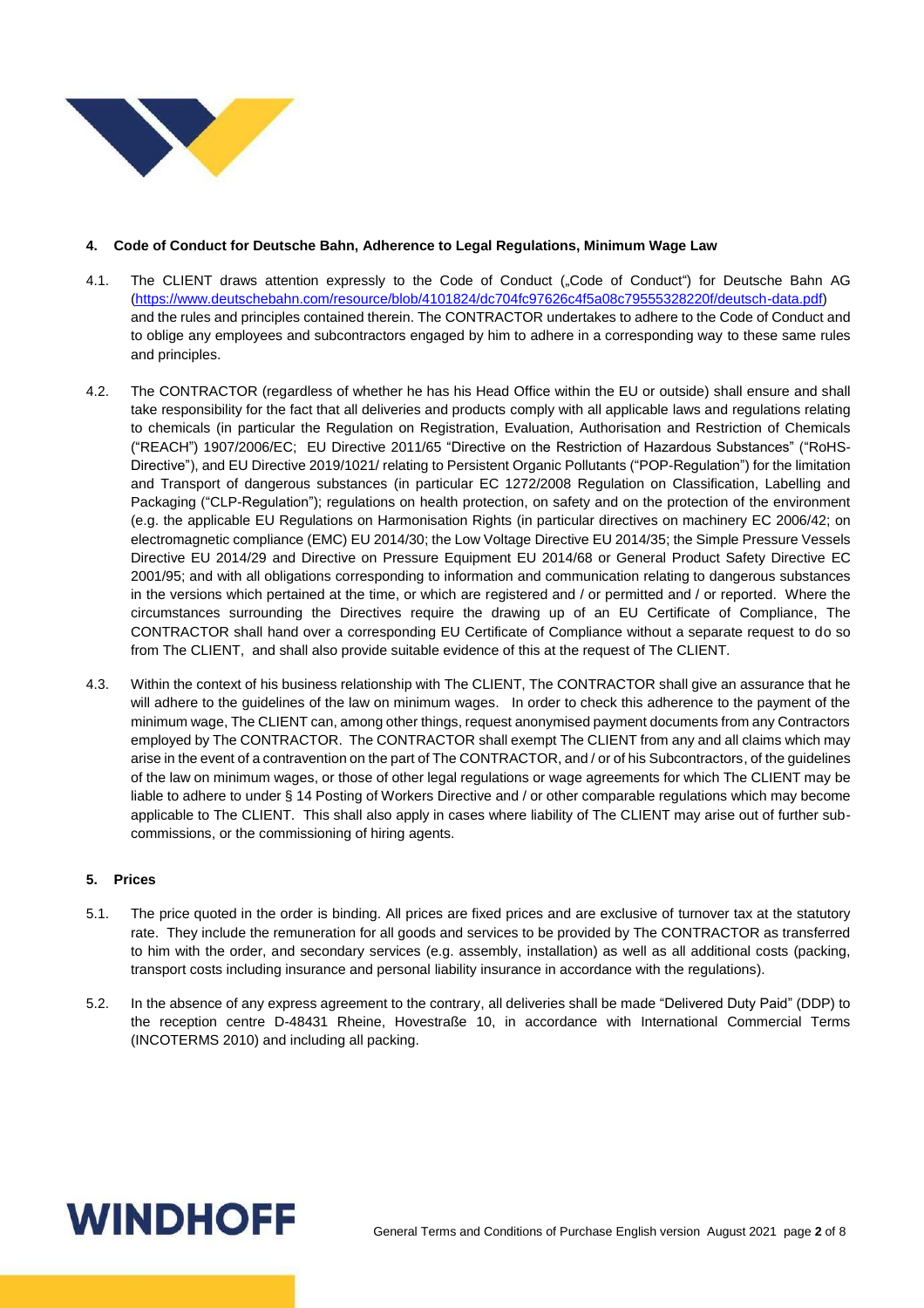

#### **6. Deliverables**

- 6.1. The order from The CLIENT shall be the definitive document for the scope, type and content of the delivery.
- 6.2. All drawings, descriptions and other documents pertaining to the order shall be binding on The CONTRACTOR. The CONTRACTOR must check these for possible discrepancies before carrying out the order and where any are found must inform The CLIENT of this in writing without delay. The CONTRACTOR shall remain solely responsible for any drawings, calculations, plans and other documents produced by him where these are confirmed or approved by The CLIENT.
- 6.3. Even where this is not expressly agreed, the handing over of technical documentation, as well as test certificates and all other relevant certification is a requirement for the fulfilment of the contract.

#### **7. Delivery Dates**

- 7.1. The delivery dates and delivery deadlines stipulated by The CLIENT shall be binding. Deliveries and part deliveries to be made ahead of schedule shall require prior agreement from The CLIENT.
- 7.2. The CLIENT reserves the right to alter agreed delivery dates and delivery deadlines unilaterally, in so far as this is required when taking account of the interests of The CLIENT and where this is reasonable for The CONTRACTOR.
- 7.3. The day of delivery shall be the day upon which the deliverables stipulated, together with the stipulated documentation and the dispatch papers, arrive at the point of reception prescribed by The CLIENT.
- 7.4. Where The CONTRACTOR becomes aware that he will not meet a delivery date, he must inform The CLIENT in writing without delay of the foreseeable new delivery date and of any remedial action he intends to take. The notification has no impact on the start of the delay.
- 7.5. Where the delivery deadline has been exceeded, and after a reasonable time period has elapsed without successful developments, The CLIENT has the right to withdraw from the contract without further consideration. Where The CONTRACTOR has completed a part of the contracted service, The CLIENT may still withdraw from the whole contract if he has no interest in that part already completed. In addition to this, The CLIENT reserves the right to withdraw from the contract with immediate effect should The CONTRACTOR fail to provide a service on a date specified in the contract, or within a precisely specified fixed period of time, this in spite of the date-related or deadlinerelated service being essential to The CLIENT and after communication to this effect from The CLIENT before the conclusion of the contract or because of other circumstances surrounding the conclusion of the contract. The right to demand compensation shall not be excluded by any such withdrawal from the contract.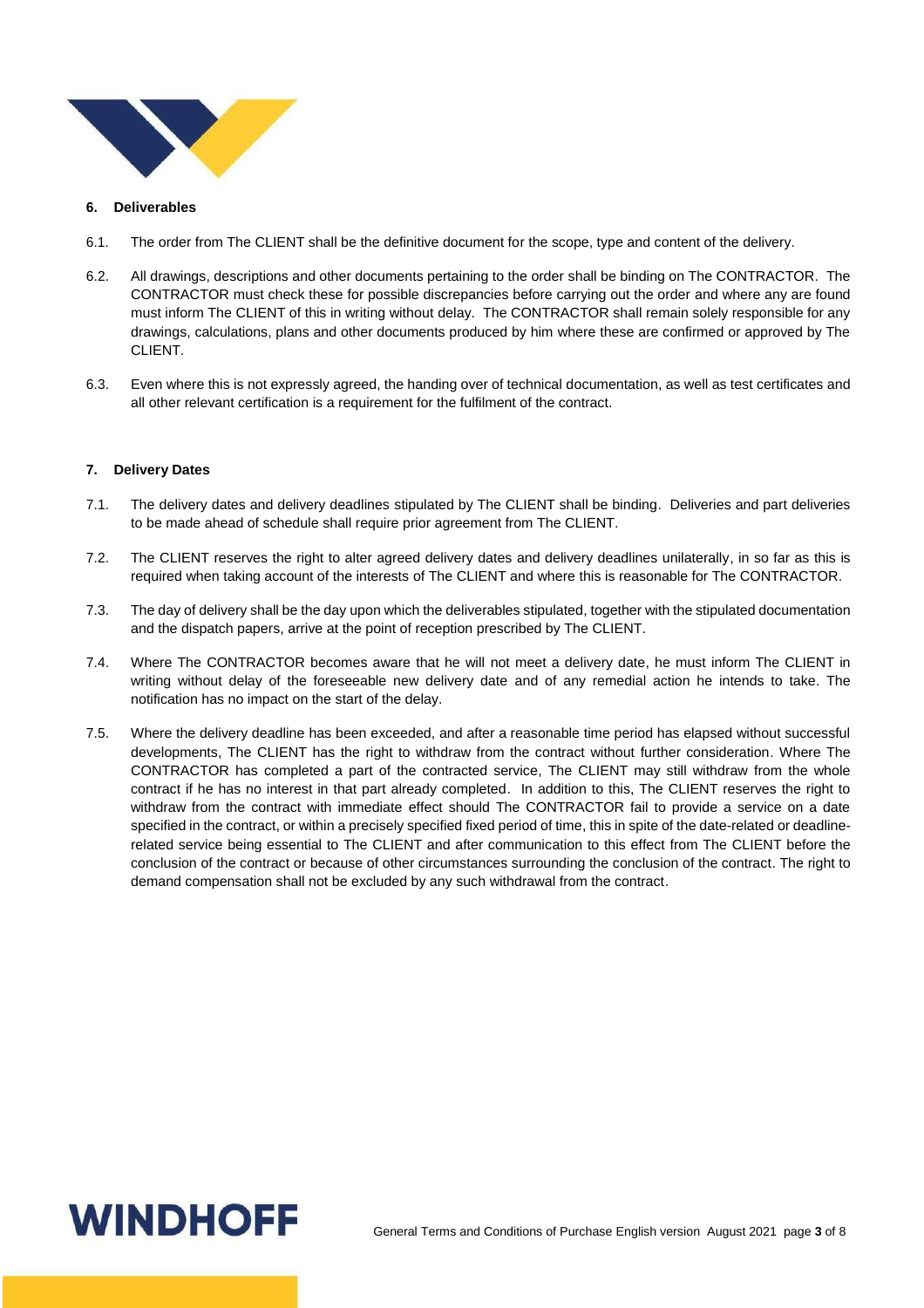

#### **8. Packing, Dispatch, Receipt**

- 8.1. The CONTRACTOR shall be responsible for providing suitable packing.
- 8.2. The order number allocated by The CLIENT shall be quoted on all transport documents and any other accompanying documentation. In the event that any dispatch paperwork or delivery documentation is found to be not in accordance with regulations, it shall be within the rights of The CLIENT to refuse to accept the delivery at the expense of The CONTRACTOR.
- 8.3. In so far as a separate remuneration for any packing material has been expressly agreed, The CLIENT reserves the right to return to the address of The CONTRACTOR any such packing material of value which has been used for a consignment, but which may be suitable for re-use in consideration of a reversal of two-thirds of the value of the packing material.
- 8.4. Any goods shall be dispatched to the point of receipt prescribed by The CLIENT. Receipt of the goods can only take place at the Goods Inbound point at the works from Mondays to Thursdays between the hours of 07:00 and 15:00, and on Fridays between the hours of 07:00 and 11:30. The CONTRACTOR shall ensure, in respect of any deliveries for which, under the terms of the agreement, The CLIENT shall bear the transport costs either in whole or in part, that he selects the method of dispatch which is most favourable to The CLIENT. Should The CLIENT establish that there has been a deviation from this rule after the goods have been transported, any additional costs which can be proven to have resulted shall be borne by The CONTRACTOR.
- 8.5. The goods shall be unloaded by The CLIENT at the expense and at the risk of The CONTRACTOR. Attention is drawn to the fact that where individual consignment weights exceed 2.5 tonnes, unloading by crane is possible.

#### **9. Transfer of Risk**

With the exception of the provisions outlined under 8.5. above, risk shall only be transferred to The CLIENT when goods delivered are handed over at the Reception Centre D-48431 Rheine, Hovestraße 10. Where the delivery is inclusive of assembly, the risk shall only be transferred after completion of the assembly, inspection and approval.

#### **10. Production checks / Monitoring**

- 10.1. The CLIENT shall reserve the right to check the quality of materials used, the precision of measurements and quantities, and other aspects of the quality of manufactured parts and the works of The CONTRACTOR and of his pre-suppliers both during the production process and prior to delivery. The costs of these production checks and final monitoring shall be borne by The CONTRACTOR with the exception of any costs for personnel sent out for these purposes by The CLIENT.
- 10.2. Documents relating to production checks and monitoring according to 10.1. above shall not relieve The CONTRACTOR of his responsibility and the performance of his contractual duties, and nor shall they exclude any claims arising from deficiencies.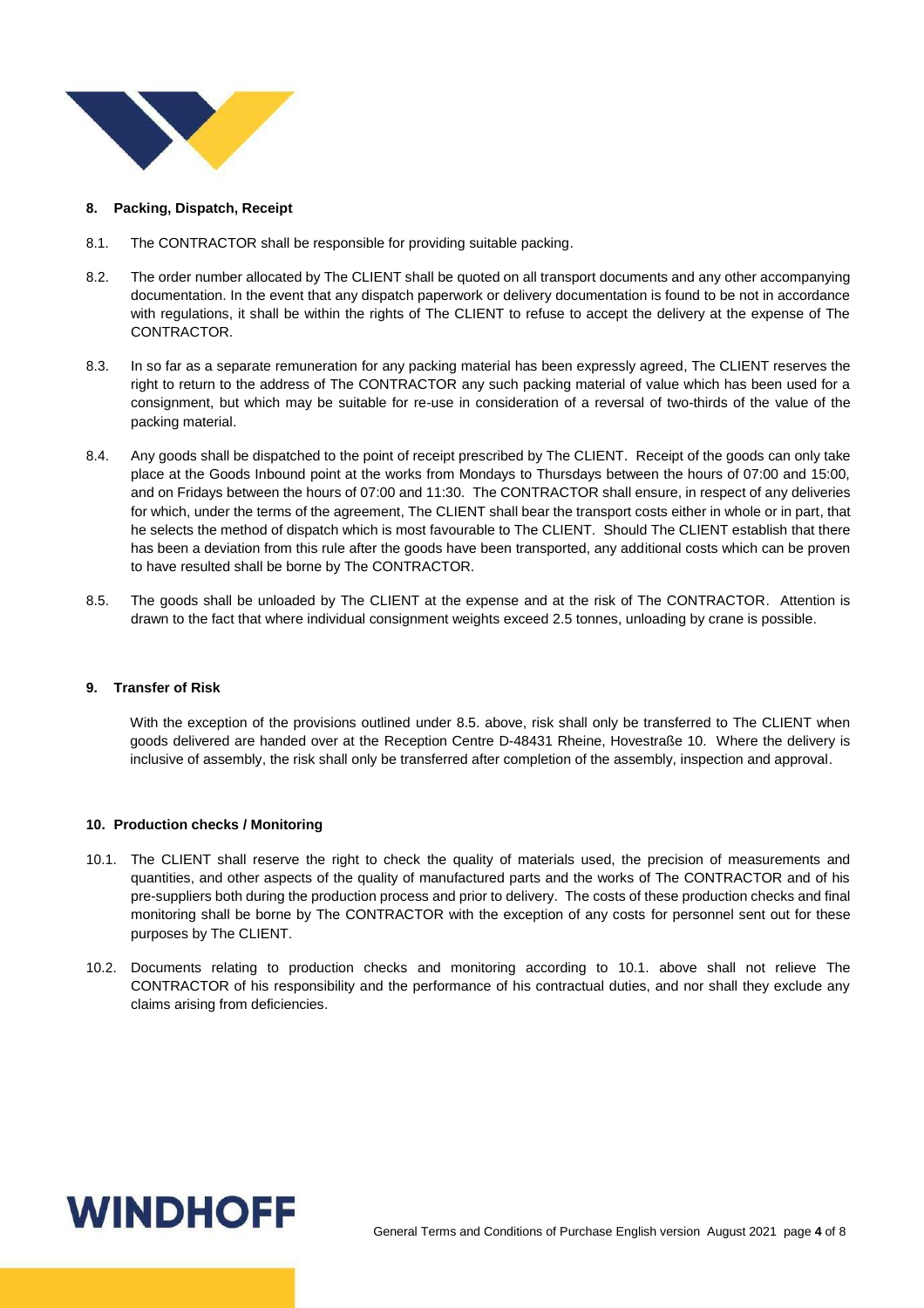

#### **11. Invoicing, Conditions of Payment, Lien, Off-Setting**

- 11.1. Unless otherwise requested by The CLIENT, The CONTRACTOR shall make out all invoices according to the legal requirements pertaining at the time, and shall submit these to The CLIENT separately from any goods. An original delivery note, and two copies thereof, shall be attached to every delivery. Invoices and delivery notes must include the information necessary to enable accounting processes in line with regulations. This shall include in particular the order number and date, the material number (MN), the number of units belonging to each shipment and information concerning weight.
- 11.2. Any invoices which do not comply with the legal regulations, or which do not include the details listed above, or which cannot be verified, shall be deemed not to have been issued. The CLIENT pays invoices within fourteen (14) days after deduction of three (3) % discount, or within thirty (30) days net invoice value after receipt of an invoice which complies with the legal regulations, but not before receipt of the contractually agreed scope of delivery, or scope of services provided as may be the case. The date of payment of the invoice shall be deemed to be the date when the payment leaves the account of The CLIENT.
- 11.3. Payment shall take place with the reservation that invoice calculations are correct and that the services thus paid for are in accordance with the contract; payment shall not mean any acknowledgement of the compliance of the goods and services delivered with the regulations and as such shall not mean any renunciation of claims regarding fulfilment or deficiencies to which The CLIENT may be entitled.
- 11.4. The CLIENT shall be entitled to all rights to off-setting and lien, and to put in any plea against the non-fulfilment of the contract within the extent of the law. In particular The CLIENT shall be authorised to withhold any payments which are due in instances where he is entitled to make claims against The CONTRACTOR because of incomplete or defective services.
- 11.5. The CONTRACTOR shall only have the rights to off-set or to lien as a result of any counterclaims established in law, or which are not disputed.

#### **12. Warranty, Serial Defect, Guarantee, Notice of Defects (NOD)**

- 12.1. The CONTRACTOR shall guarantee without limitation that the goods delivered correspond to the specification agreed in the order, that they are made from the agreed materials, and that they are free from defect in materials, design and manufacture according to the level of technology available at the time of the delivery, and that they are free from any such defects as may negate of reduce their suitability for their normal use or that use contractually agreed, or that may negate or reduce the value of the goods delivered, and that they comply with all legal and official regulations of the Federal Republic of Germany and of the European Union.
- 12.2. The CLIENT shall reserve all existing rights which apply in the case of the delivery of defective goods. In particular The CLIENT shall have the option, in the case of material defects and defects of title, either to demand the rectification of the defect, or the delivery of a good free of defect.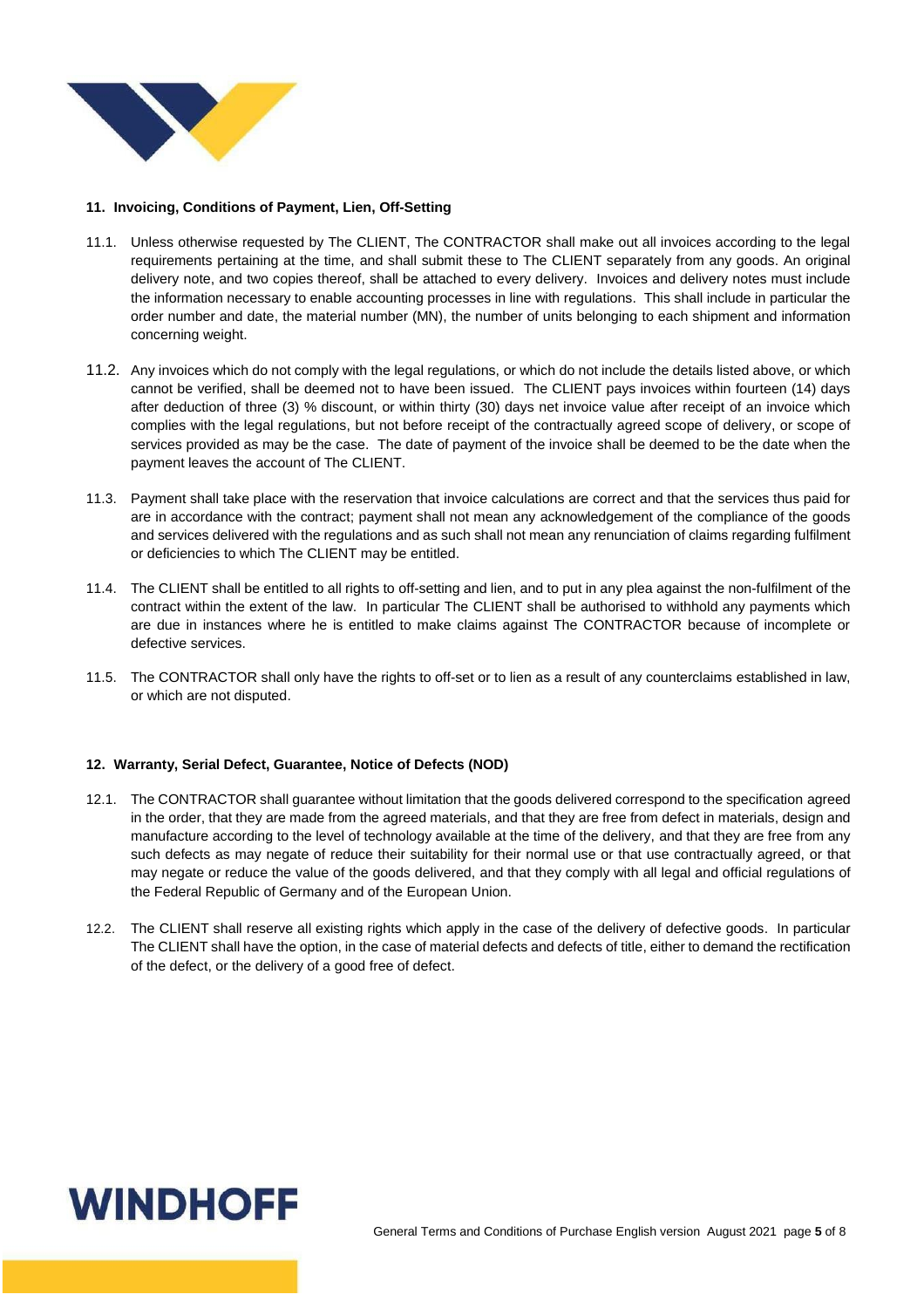

- 12.3. In accordance with the choice made by The CLIENT at 12.2 above, The CONTRACTOR shall either put right any defects which may arise within the period of guarantee (12.4 below) without delay and at his own cost "at point of use", or shall deliver or provide the same goods and/or services again within a set period of time. The CLIENT is also entitled to demand from The CONTRACTOR this replacement together with all costs associated with actions taken to remedy the fault, such as, for example, removal and installation costs. This shall also apply to subsequent work required to remedy faults which The CLIENT may carry out, or may cause to be carried out, where a prior agreement to do so with The CONTRACTOR was not possible because of particular requirement for prompt action or where to delay may prove dangerous, most particularly where the damage is a threat or where the level of damage is unusually high. Any costs of investigation shall be repaid to The CLIENT where the investigation has found evidence of defects. The liability to pay compensation remains unaffected where a demand to remedy defects cannot be justified; in this regard The CLIENT shall be liable only where he acknowledged, or as a result of gross negligence did not acknowledge, that no defect was present.
- 12.4. Serial defects shall be defined as follows: a serial defect is present when in more than 5% of the contracted products a fault occurs in the same component and with the same cause. A serial defect is also present where the defect rate of 5% is not reached, but The CLIENT may justifiably make the assumption based on a defect in design, material or manufacture that this defect will appear in more than 5% of contracted products of a similar kind. If this is the case The CONTRACTOR shall make good the defect in all contracted products of the batches concerned free of charge. Furthermore, The CONTRACTOR shall reimburse The CLIENT for all associated costs that may be incurred by The CLIENT or by any Consumer of The CLIENT in exchanging the defective contracted products.
- 12.5. In the absence of any agreement to the contrary, any warranty-related claims by The CLIENT shall come under the statute of limitation within a period of three years after the delivery of the goods by The CONTRACTOR. Where the product delivered has been used for a construction project in accordance with its usual application and has caused deficiencies in this project, any guarantee-related claims by The CLIENT shall come under the statute of limitations within five years from the date of transfer of risk..
- 12.6. Should The CONTRACTOR or a Third Party adopt a guarantee for the quality of construction of the item delivered, or for the fact that the item delivered shall retain a specified quality for a specified period of time (a guarantee of durability), in the event of a claim The CLIENT shall be entitled, without prejudice to any claims offered in law, to all rights contained in the guarantee to those conditions stated in the warrant and in the associated promotional material for the same in respect of those protections afforded by the said guarantee. In those cases where The CONTRACTOR has assumed a guarantee of durability, the assumption shall be made that any material defect which comes to light during its period of validity shall give rise to those rights contained within the guarantee.
- 12.7. Notice of Defects (NOD) shall be considered to have been registered in time when notice of obvious defects has been communicated to The CONTRACTOR within a period of 10 days after receipt of the goods. As long as the removal of the goods is agreed, there shall be no obligation to examine these.

#### **13. Recourse against Suppliers**

13.1 The legally defined rights of recourse within a supply chain (Recourse against Suppliers according to §§ 445a, 445b, 478 of the German Civil Code (*Bürgerliches Gesetzbuch* [**BGB**]) shall be at the unreserved disposal of The CLIENT, alongside any claims against defects. In particular, The CLIENT shall have the right to demand of The CONTRACTOR the exact same recourse in which The CLIENT owes his Customer in each individual case (remedial action or replacement delivery). The legal right of The CLIENT to choose (§ 439 para. 1 of the German Civil Code (*Bürgerliches*  **Gesetzbuch [BGB])** shall, however, not be restricted by this decision.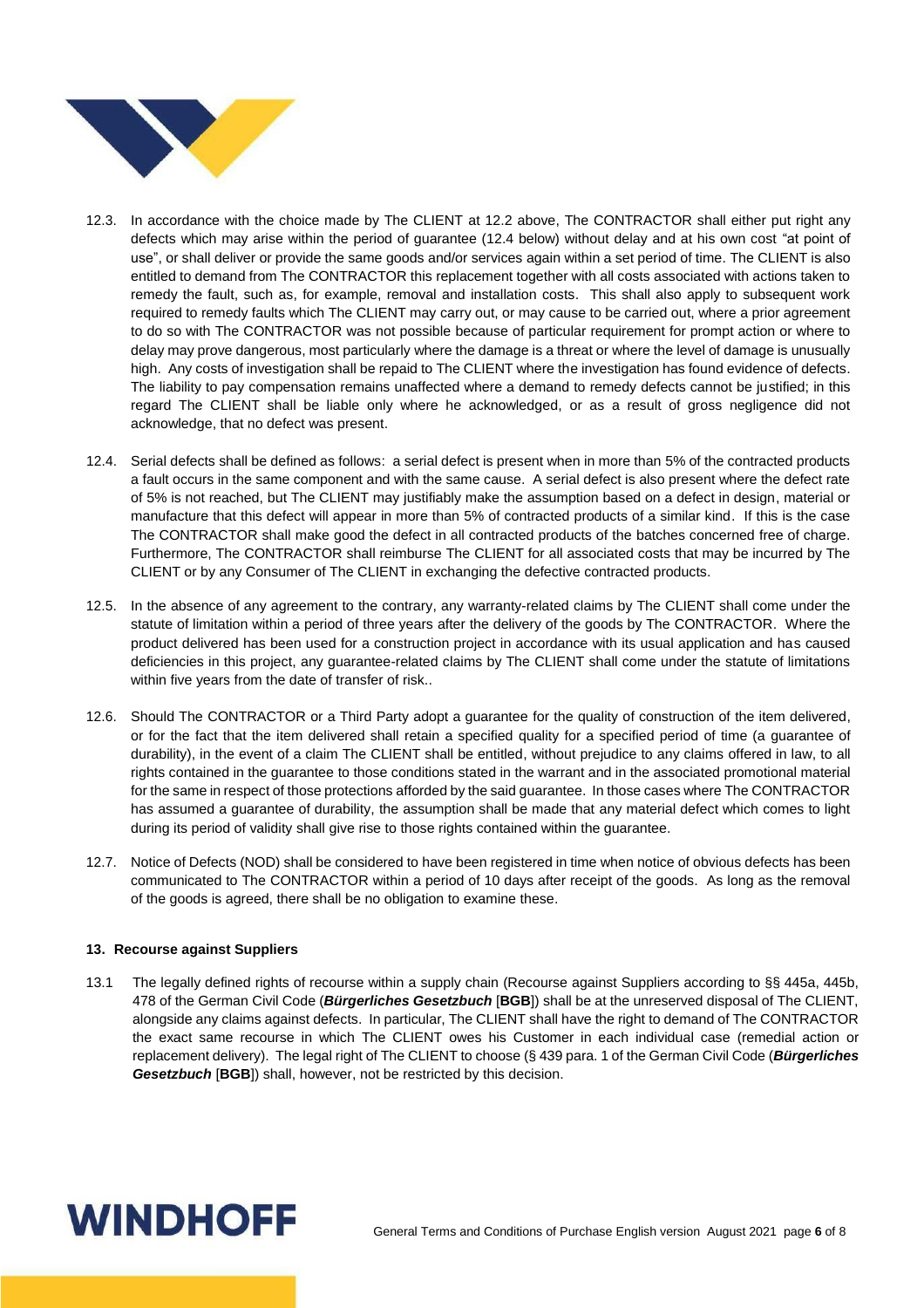

- 13.2 Before The CLIENT shall acknowledge or meet a valid claim against a defect made by his Customer (including reimbursement of expenses according to §§ 445a para. 1, 439 paras. 2 and 3 of the German Civil Code [*Bürgerliches Gesetzbuch* **BGB**]), he shall inform The CONTRACTOR and shall request in a brief explanation of the circumstances a written response from him. Where no substantiated written response is received from The CONTRACTOR within an appropriate period of time, and where also no mutually agreed solution is forthcoming, then the claim against the defect actually allowed by The CLIENT shall be deemed to be owing to his Customer. In this case it shall be the responsibility of The CONTRACTOR to provide proof to the contrary.
- 13.3 Any claims for Recourse against Suppliers made by The CLIENT shall also be valid where the defective good was subject to further work from The CLIENT or another Subcontractor (for example, where it was installed into another product.)

#### **14. Trademark Rights of Third Parties**

- 14.1. The CONTRACTOR shall guarantee that no rights of Third Parties are infringed by the supply, or the use of the goods supplied, most particular those trademark rights such as patents, trademarks or utility patents. The CONTRACTOR shall undertake to indemnify The CLIENT from all claims by any Third Parties which may result from any alleged infringement of rights that may arise at the point submission of the first written request. This shall not apply in cases where The CONTRACTOR cannot be held accountable for the infringement of the trademark rights. This is particularly the case where and as long as the infringement of the trademark rights is based on standards given by The CLIENT in drawings, exemplars or other specifications. The obligation to indemnify shall also cover other expenditure which may be incurred by The CLIENT as a result of claims by Third Parties.
- 14.2. The limitation period for the claim for indemnification shall be two (2) years from the time where The CLIENT gains knowledge of, or due to his gross negligence is not aware of, the circumstances which form the basis of the claim. The claim for indemnification shall otherwise come under the statute of limitations without consideration of knowledge or grossly negligent ignorance ten (10) years from its inception.

#### **15. Contractual Penalties**

- 15.1. Should The CONTRACTOR culpably fail to fulfil his obligations to supply in accordance with the stated deadlines, The CLIENT shall be able to demand a contractual penalty amounting to 0.5% of the total net value of the contract per calendar day, limited to a maximum penalty of 5% of the total net value of the contract, alongside the fulfilment of the contract itself. The CLIENT shall also reserve the right to be able to prove that higher losses have arisen. In such a case the contractual penalty shall take into account the ongoing losses.
- 15.2. A contractual penalty equal in value to that cited above at 15.1 shall be paid by The CONTRACTOR in the case of culpable reduction in quality for the period from the reporting of the defect up until the time of the rectification thereof. The basis for the calculation here shall be the part of the contractual item affected by the reduction in quality.
- 15.3. The CLIENT shall not be under any obligation to reserve the enforcement of the contractual penalty to the point of acceptance, but shall rather continue to have the right to apply any such penalty at any time up to the final payment.

#### **16. CONTRACTOR's Liability**

Provided that there is no agreement otherwise in these General Terms and Conditions of Purchase or in the Contract based on these conditions, The CONTRACTOR shall be liable in accordance with all legal requirements.